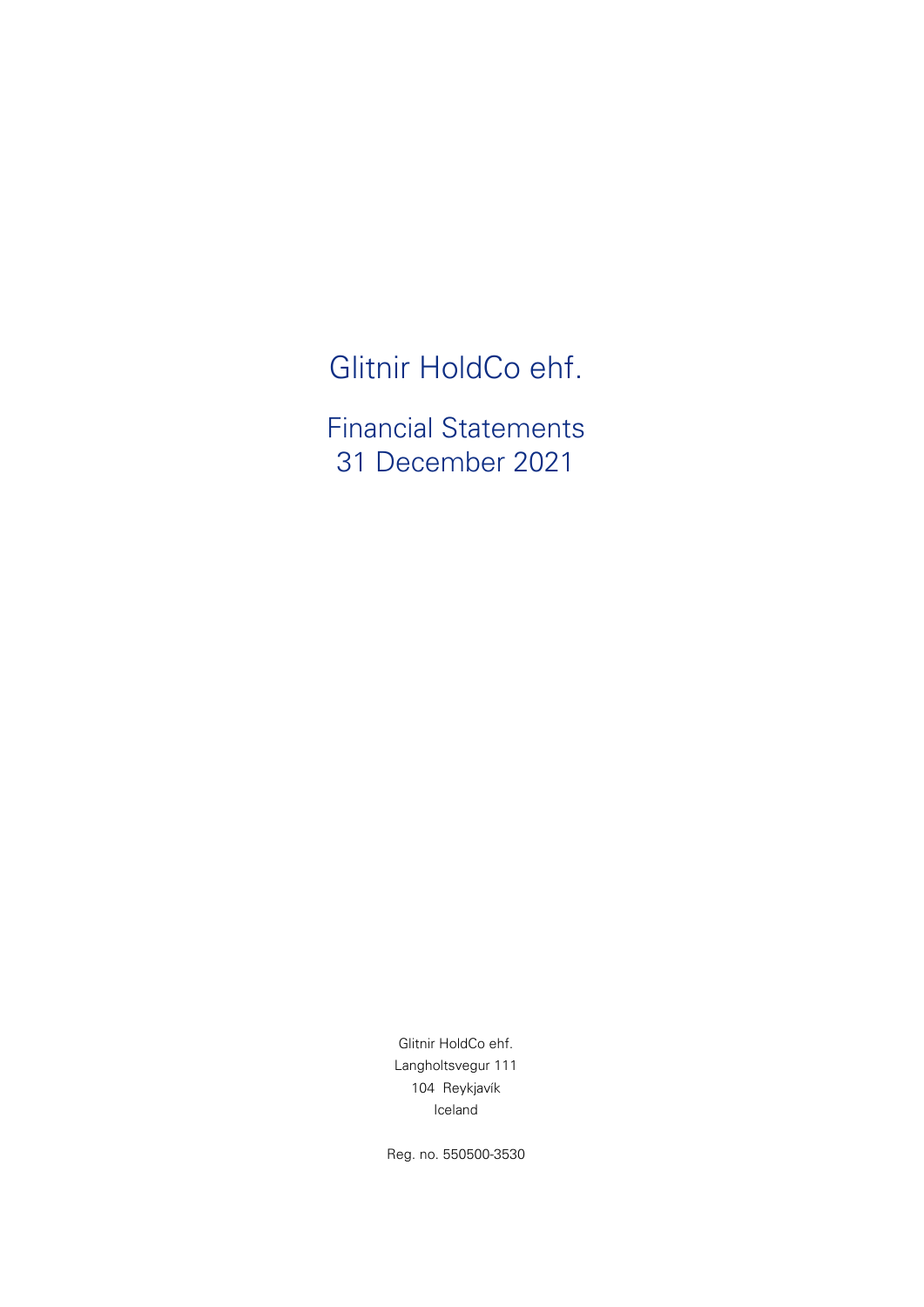# Contents

| $\overline{\mathbf{3}}$ |
|-------------------------|
| 5                       |
| 7                       |
| - 8                     |
| - 9                     |
| 10                      |
| 11                      |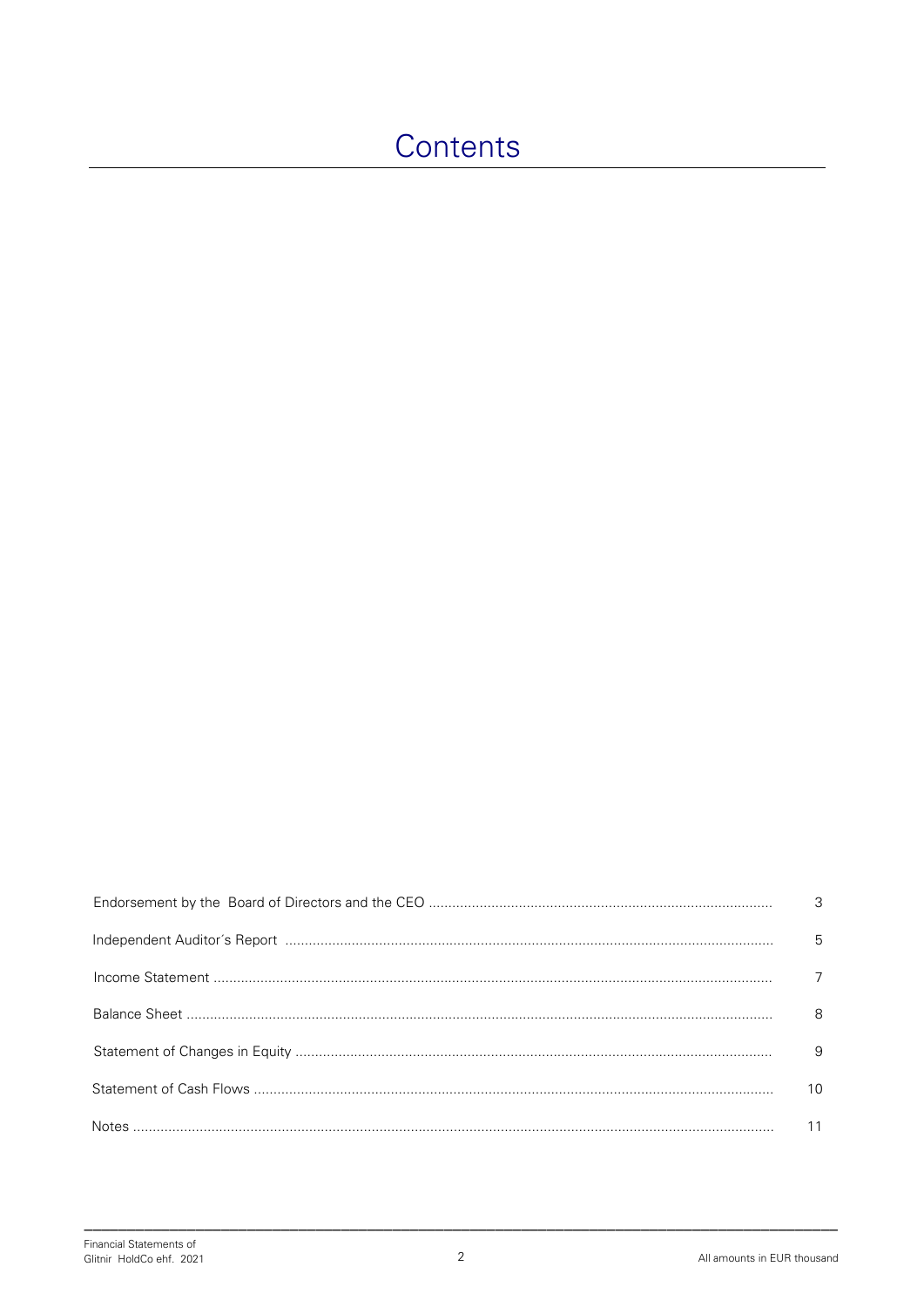The Financial Statements of Glitnir HoldCo ehf. ("Glitnir" or the "Company") for 2021 have been prepared in accordance with International Financial Reporting Standards (IFRS) as adopted by the European Union.

#### **Operations during the reporting period**

The purpose of Glitnir´s operation is to realise its remaining assets and pay all considerations received to its noteholders, net of any cash needed for its daily operations. Substantially all assets have now been realised and the key activities of the Company have been to resolve outstanding claims.

Total payments to Glitnir´s noteholders during 2016 and 2017 were € 1,328.9 million. No payments have been made to noteholders since December 2017.

On 5 October 2018 the Company was served a subpoena by the liquidator of Mainsee Holding ehf., a private limited liability company, of which the Company has been 100% share owner since 2009. Mainsee Holding ehf. was taken into bankruptcy on 7 February 2018. On 1 July 2020, the District Court of Reykjavik ruled in the dispute in favor of Glitnir and dismissed all claims against Glitnir. The liquidator of Mainsee appealed the ruling to the Appeal Court. On 26 November 2021 the Appeal Court ruled in favor of Glitnir and confirmed the ruling of the District Court. The liquidator of Mainsee requested a permission from the Supreme Court of Iceland to appeal the ruling of the Appeal Court, which was rejected by a decision of the Supreme Court on 21 January 2022. This decision now brings this matter to an end in line with the expectations of the Board.

Apart from the assets presented in the balance sheet, the Company is also holding in escrow €3.4 million (off balance sheet) representing unclaimed amounts due to 69 creditors arising from the payments due on Composition and subsequent distributions to Noteholders. Considerable effort has been made to track down creditors and the amount held in escrow has significantly reduced since composition. By way of comparison, the amount held in escrow at 31 December 2020 was €5.0 million due to 98 creditors and at 31 December 2019 the amount was €9.0 million due to 172 creditors.

In accordance with the Composition (and the declaration relating to the Custody Arrangements as described in the Explanatory Memorandum) these unclaimed amounts must be held for ten years from the date of Composition, i.e. until January 2026. Any cash at Custody at the end of the ten years period will revert to the Company. The Company will therefore not be liquidated until after that time.

#### **Share capital and shareholders**

The total nominal value of shares issued as at 31 December 2021 is € 47.3 million. Glitnir´s own shares are € 0.001 million.

The number of shareholders as of 31 December 2021 is 1,202, compared to 1,209 at the beginning of the year. The ten largest shareholders and their ownership is as follows:

| No. of shares | Ownership |
|---------------|-----------|
| 15.675.581    | 33.2%     |
| 9.467.871     | 20.0%     |
| 4.821.893     | $10.2\%$  |
| 3.813.986     | 8.1%      |
| 3.041.762     | 6.4%      |
| 2.452.487     | 5.2%      |
| 1.819.530     | $3.9\%$   |
| 1.132.376     | 2.4%      |
| 748.011       | 1.6%      |
| 675.419       | 1.4%      |
| 43.648.916    | 92.4%     |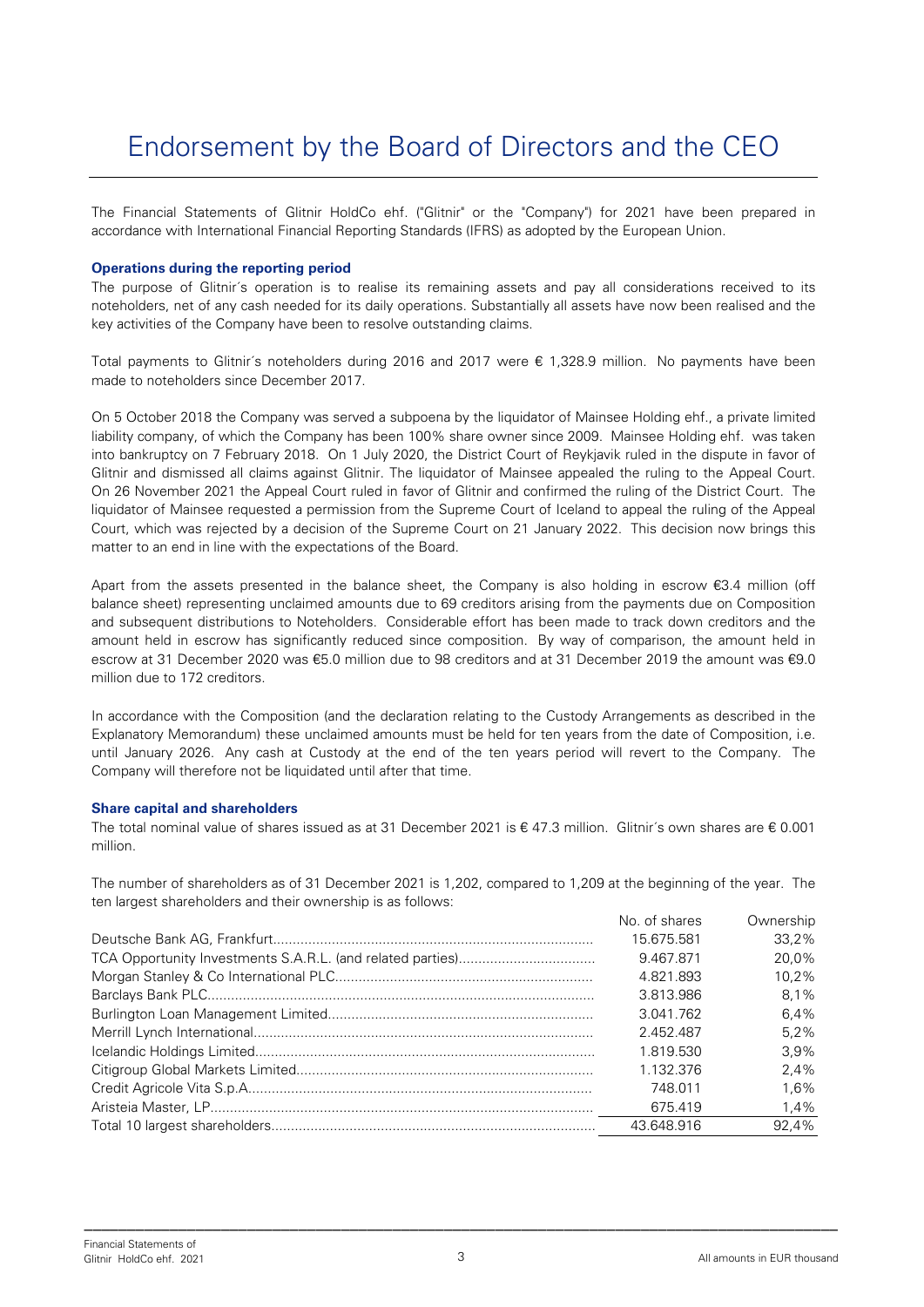## Endorsement by the Board of Directors and the CEO, contd.

#### **Statement by the Board of Directors and the CEO**

To our best knowledge, these Financial Statements for the year 2021 have been prepared in accordance with IFRS.

The Board of Directors and the CEO have today discussed and approved the Financial Statements of Glitnir HoldCo ehf. for 2021 and confirm them by means of their signature.

Reykjavík, 9 February 2022.

The Board of Directors

Mike Wheeler Steen Parsholt Tom Gröndahl

Chief Executive Officer:

Ingólfur Hauksson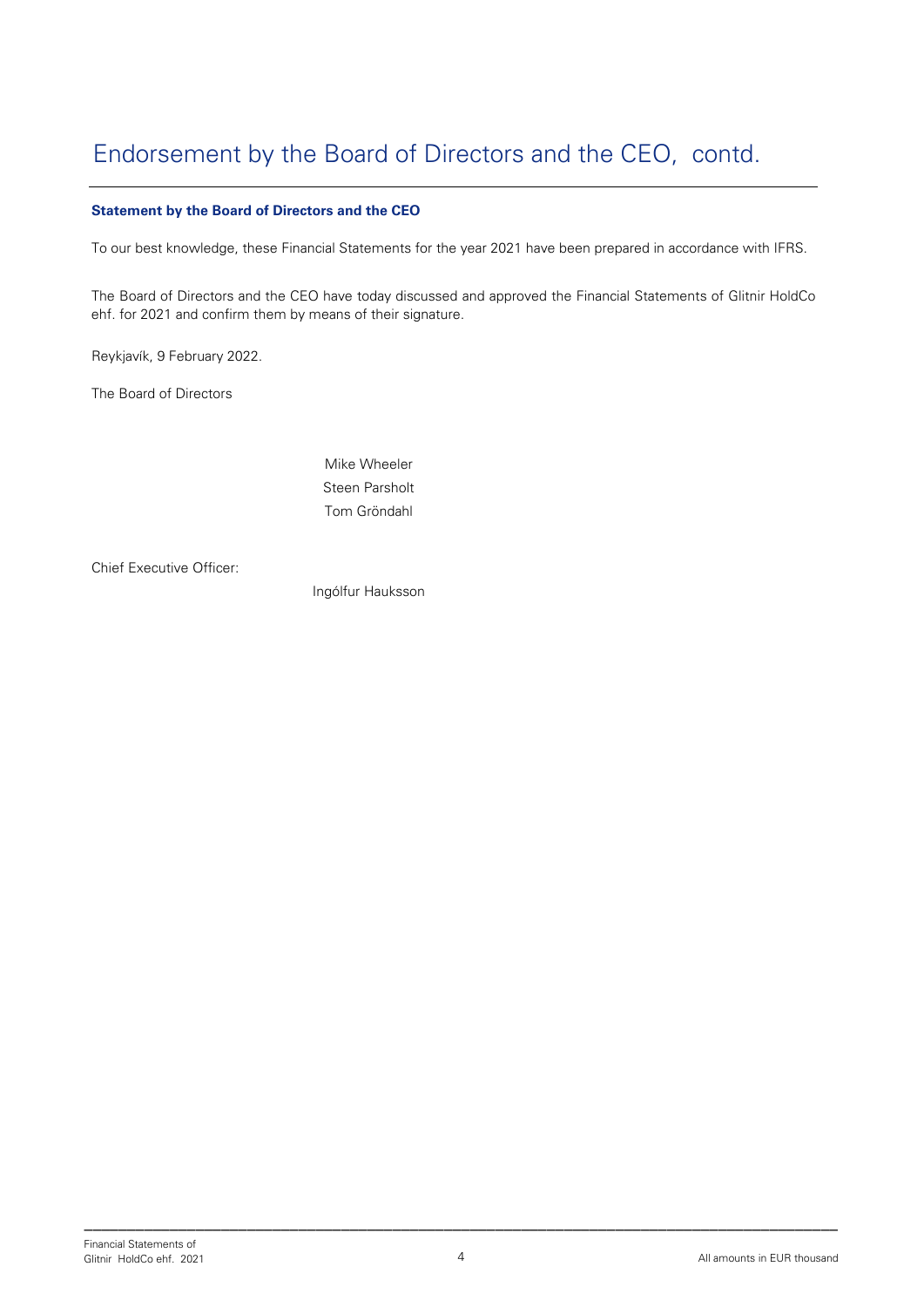To the Board of Directors and Shareholders of Glitnir HoldCo ehf.

#### **Report on the Audit of the Financial Statements**

We have audited the financial statements of Glitnir HoldCo ehf. (the Company), which comprise the statement of financial position as at 31 December 2021, and the statements of comprehensive income, changes in equity and cash flows for the year then ended, and notes to the financial statements, including a summary of significant accounting policies.

In our opinion, the accompanying financial statements give a true and fair view of the financial position of the Company as at 31 December 2021, and of its financial performance and its cash flows for the year then ended in accordance with International Financial Reporting Standards (IFRSs) as adopted by the EU and additional Icelandic disclosure requirement in accordance with Icelandic Financial Statements Act no. 3/2006.

#### **Basis for Opinion**

We conducted our audit in accordance with International Standards on Auditing (ISAs). Our responsibilities under those standards are further described in the Auditor's Responsibilities for the Audit of the Financial Statements section of our report. We are independent of the Company in accordance with the ethical requirements that are relevant to our audit of financial statements in Iceland and we have fulfilled our other ethical responsibilities in accordance with these requirements. We believe that the audit evidence we have obtained is sufficient and appropriate to provide a basis for our opinion.

#### **Responsibilities of the Board of Directors and CEO for the Financial Statements**

The Board of Directors and CEO are responsible for the preparation and fair presentation of the financial statements in accordance with IFRSs as adopted by the EU, additional Icelandic disclosure requirement in accordance with Icelandic Financial Statemens Act no. 3/2006 and for such internal control as they determine is necessary to enable the preparation of financial statements that are free from material misstatement, whether due to fraud or error.

In preparing the financial statements, the Board of Directors and CEO are responsible for assessing the Company's ability to continue as a going concern, disclosing, as applicable, matters related to going concern and using the going concern basis of accounting unless they either intend to liquidate the Company or to cease operations, or have no realistic alternative but to do so.

The Board of Directors and CEO are responsible for overseeing the Company´s Financial reporting process.

#### **Auditor's Responsibilities for the Audit of the Financial Statements**

Our objectives are to obtain reasonable assurance about whether the financial statements as a whole are free from material misstatement, whether due to fraud or error, and to issue an auditor's report that includes our opinion. Reasonable assurance is a high level of assurance, but is not a guarantee that an audit conducted in accordance with ISAs will always detect a material misstatement when it exists. Misstatements can arise from fraud or error and are considered material if, individually or in the aggregate, they could reasonably be expected to influence the economic decisions of users taken on the basis of these financial statements.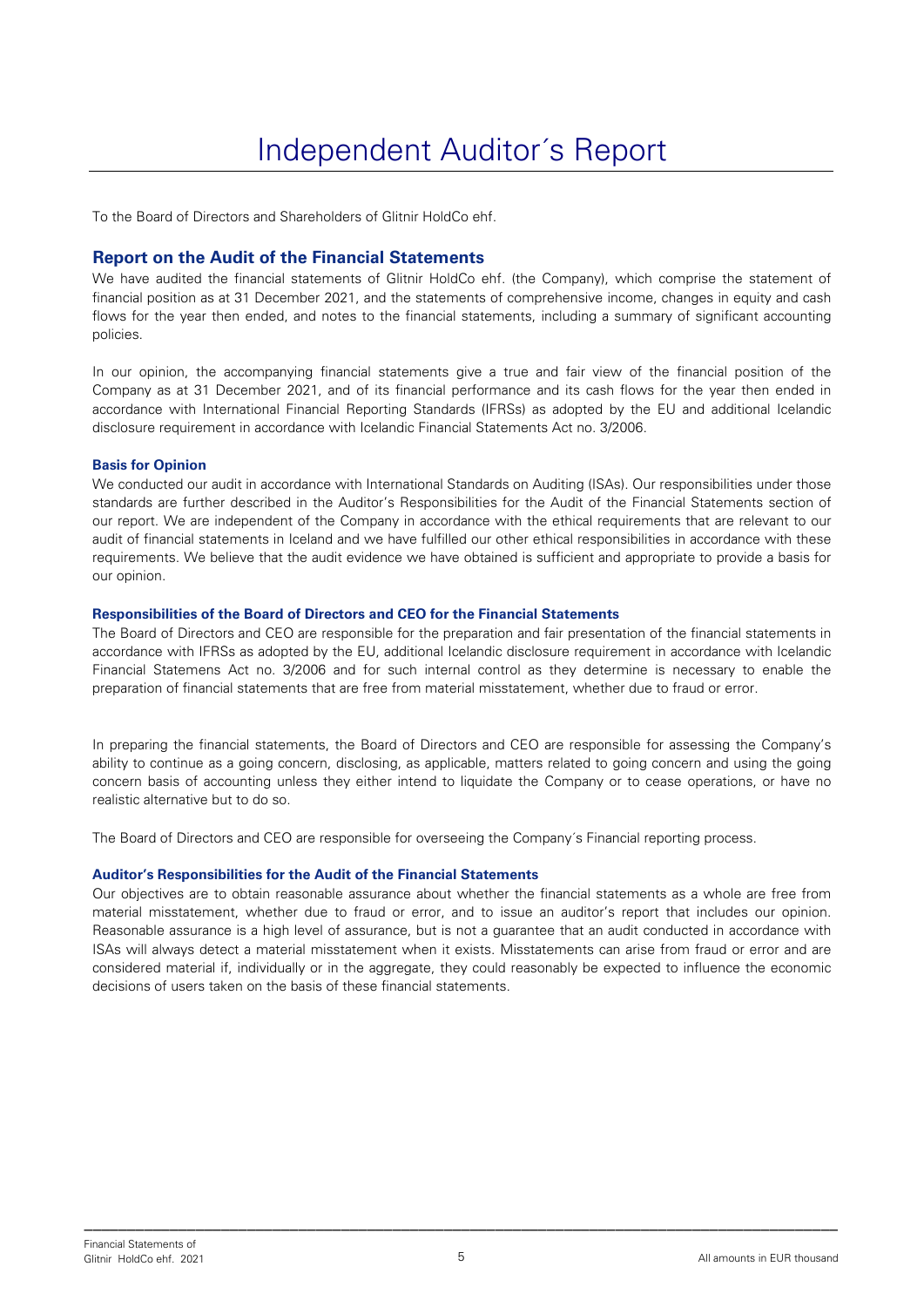# Independent Auditors' Report, contd.

As part of an audit in accordance with ISAs, we exercise professional judgment and maintain professional skepticism throughout the audit. We also:

• Identify and assess the risks of material misstatement of the financial statements, whether due to fraud or error, design and perform audit procedures responsive to those risks, and obtain audit evidence that is sufficient and appropriate to provide a basis for our opinion. The risk of not detecting a material misstatement resulting from fraud is higher than for one resulting from error, as fraud may involve collusion, forgery, intentional omissions, misrepresentations, or the override of internal control.

• Obtain an understanding of internal control relevant to the audit in order to design audit procedures that are appropriate in the circumstances, but not for the purpose of expressing an opinion on the effectiveness of the Company's internal control.

• Evaluate the appropriateness of accounting policies used and the reasonableness of accounting estimates and related disclosures made by management.

• Conclude on the appropriateness of management's use of the going concern basis of accounting and, based on the audit evidence obtained, whether a material uncertainty exists related to events or conditions that may cast significant doubt on the Company's ability to continue as a going concern. If we conclude that a material uncertainty exists, we are required to draw attention in our auditor's report to the related disclosures in the financial statements or, if such disclosures are inadequate, to modify our opinion. Our conclusions are based on the audit evidence obtained up to the date of our auditor's report. However, future events or conditions may cause the Company to cease to continue as a going concern.

• Evaluate the overall presentation, structure and content of the financial statements, including the disclosures, and whether the financial statements represent the underlying transactions and events in a manner that achieves fair presentation.

We communicate with The Board of Directors regarding, among other matters, the planned scope and timing of the audit and significant audit findings, including any significant deficiencies in internal control that we identify during our audit.

### **Report on Other Legal and Regulatory Requirements**

Pursuant to the legal requirement under Article 104, Paragraph 2 of the Icelandic Financial Statement Act No. 3/2006, we confirm that, to the best of our knowledge, the report of the Board of Directors accompanying the financial statements includes the information required by the Financial Statement Act if not disclosed elsewhere in the financial statements.

Reykjavík, 9 February 2022.

#### **KPMG ehf.**

Sæmundur Valdimarsson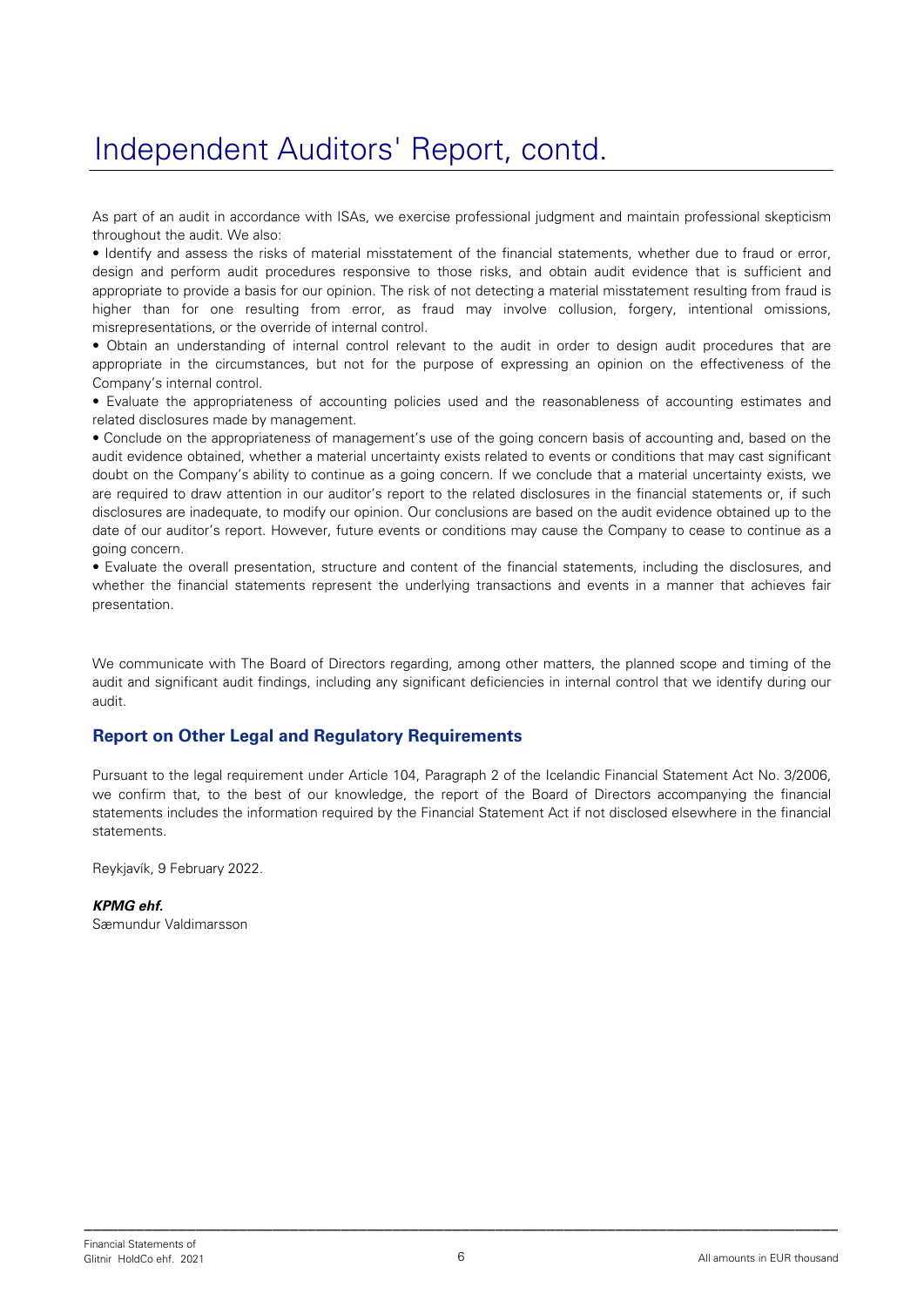# Income Statement

| <b>Notes</b> | 2021  | 2020  |
|--------------|-------|-------|
| 5            | 20    | 43    |
| 6            | 227   | 681   |
|              |       | (261) |
|              | 247   | 462   |
|              | (247) | (462) |
|              |       |       |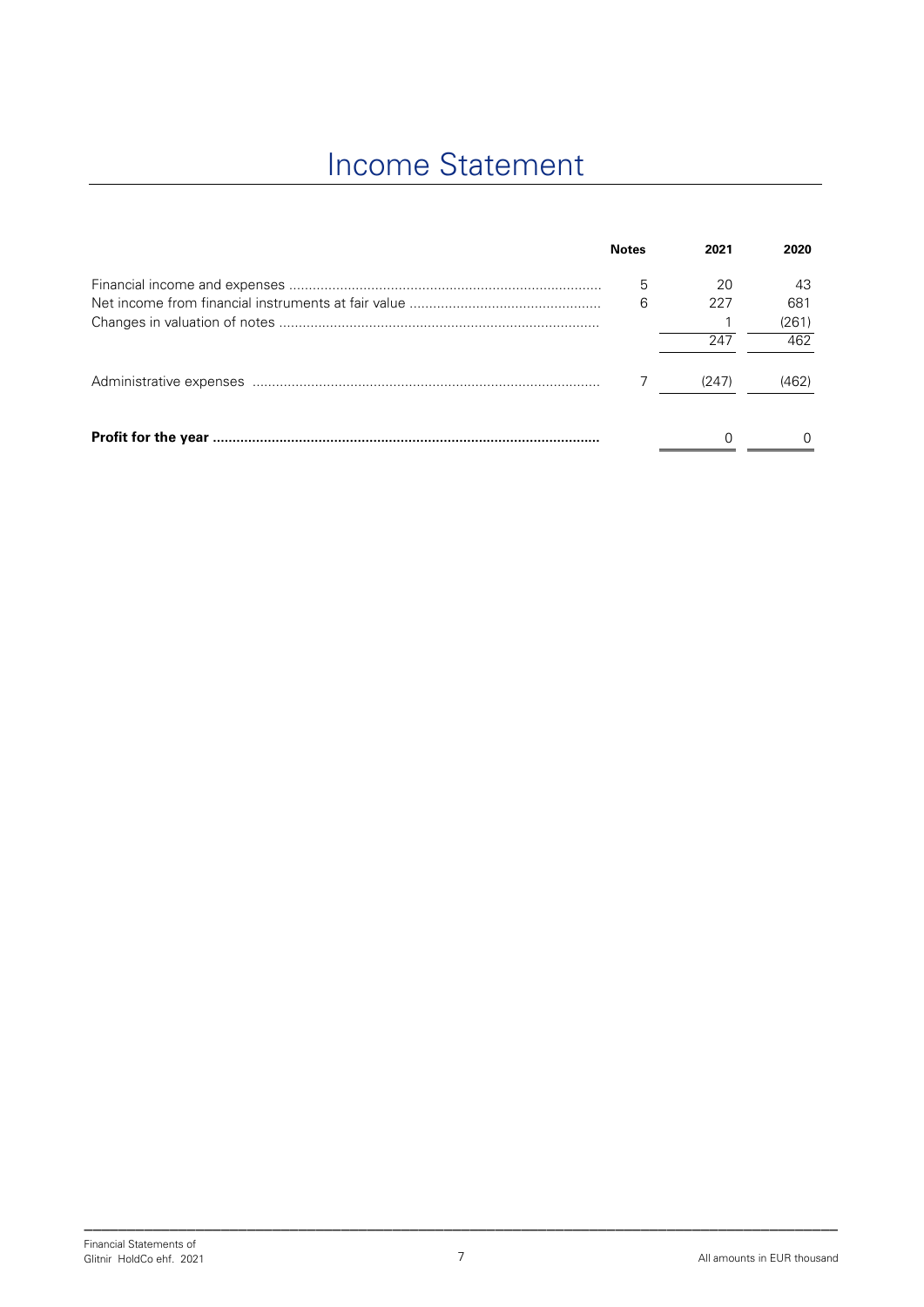# Balance Sheet 31 December 2021

|                                     | <b>Notes</b> | 2021     | 2020         |
|-------------------------------------|--------------|----------|--------------|
| <b>Assets</b>                       |              |          |              |
|                                     | 10           | 3.793    | 3.831        |
|                                     | 11           | 324      | 313          |
|                                     |              | 39       |              |
| <b>Total assets</b>                 |              | 4.156    | 4.145        |
| <b>Liabilities</b>                  |              |          |              |
|                                     | 12           | 4.141    | 4.142        |
|                                     | 13           | 15       | 3            |
| <b>Total liabilities</b>            |              | 4.156    | 4.145        |
| <b>Equity</b>                       |              |          |              |
|                                     | 14           | 47.270   | 47.270       |
|                                     |              | (47.270) | (47.270)     |
| <b>Total equity</b>                 |              | $\Omega$ | <sup>0</sup> |
| <b>Total liabilities and equity</b> |              | 4.156    | 4.145        |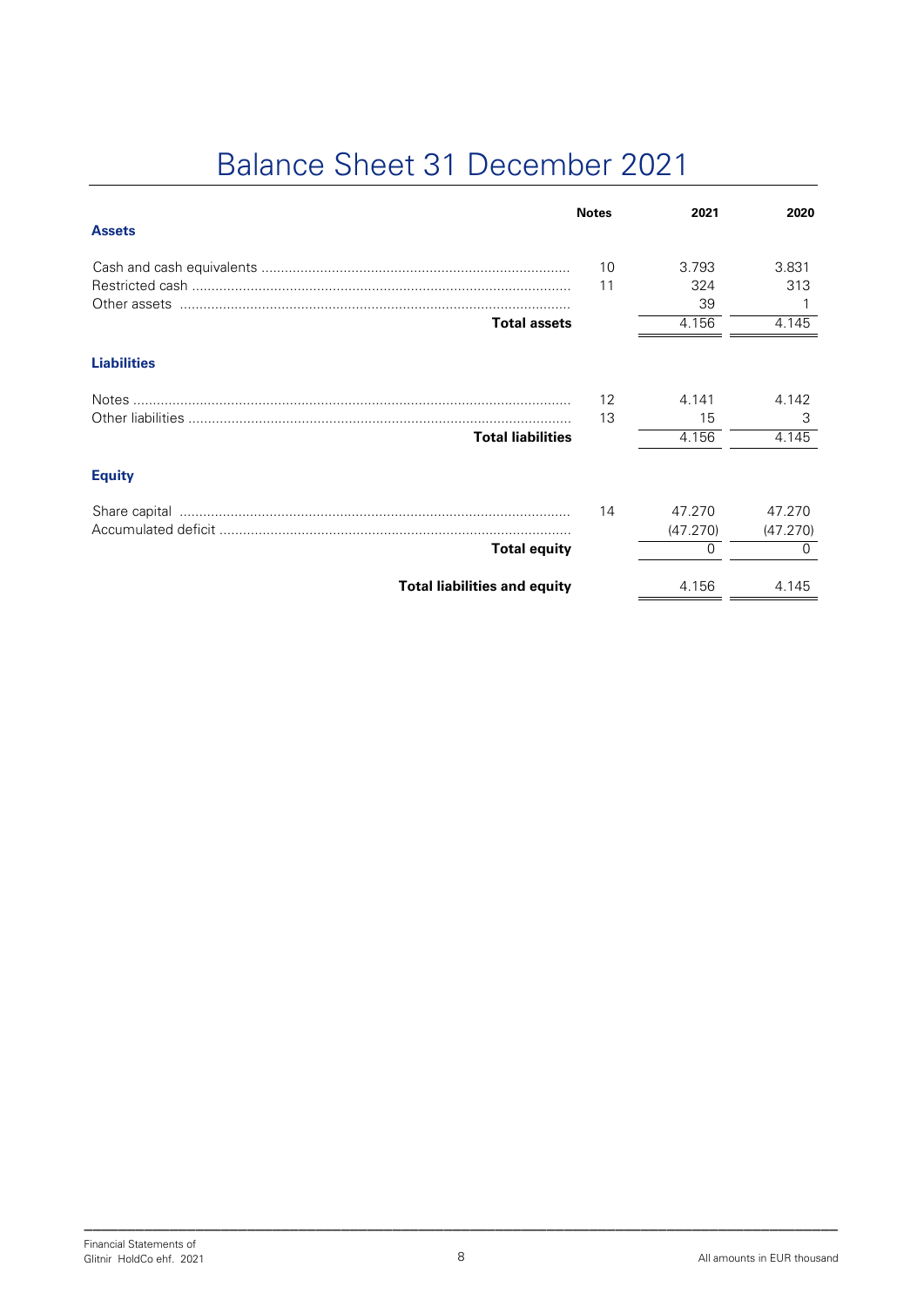# Statement of Changes in Equity

| <b>Share capital</b> | Accumulated<br>deficit | Total |
|----------------------|------------------------|-------|
| 47.270               | (47.270)               |       |
|                      |                        |       |
| 47.270               | (47.270)               |       |
|                      |                        |       |
| 47.270               | (47.270)               |       |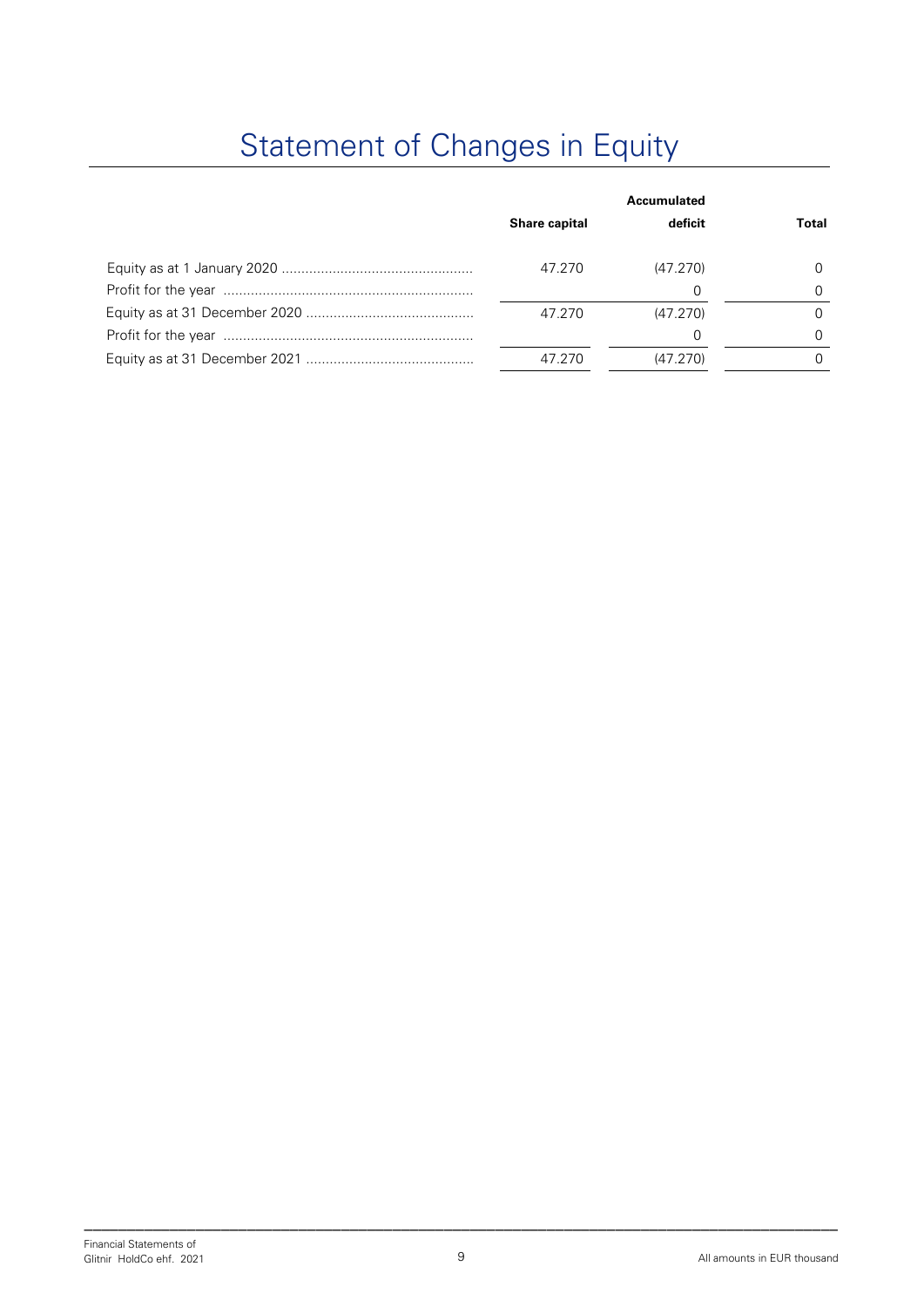# Statement of Cash Flows

|                                                                                                         | <b>Notes</b> |       |                  |
|---------------------------------------------------------------------------------------------------------|--------------|-------|------------------|
|                                                                                                         |              | 2021  | 2020             |
| <b>Cash inflow</b>                                                                                      |              |       |                  |
|                                                                                                         |              | 0     | 63               |
|                                                                                                         |              | 0     | 690              |
|                                                                                                         | 11           | 324   | $\left( \right)$ |
|                                                                                                         |              | 227   | 191              |
| <b>Total cash inflow</b>                                                                                |              | 551   | 943              |
| <b>Cash outflow</b>                                                                                     |              |       |                  |
|                                                                                                         |              | (270) | (452)            |
|                                                                                                         |              | (3)   | (161)            |
| <b>Total cash outflow</b>                                                                               |              | (273) | (612)            |
|                                                                                                         |              | 278   | 331              |
|                                                                                                         |              |       |                  |
| <b>Effect of exchange rate fluctuations on cash manufacturers</b> of exchange rate fluctuations on cash |              | 7     | 11               |
| Cash and cash equivalents at the beginning of the year <i>manumanon</i> .                               |              | 3.832 | 3.490            |
| Cash and cash equivalents at the end of the year                                                        |              | 4.117 | 3.831            |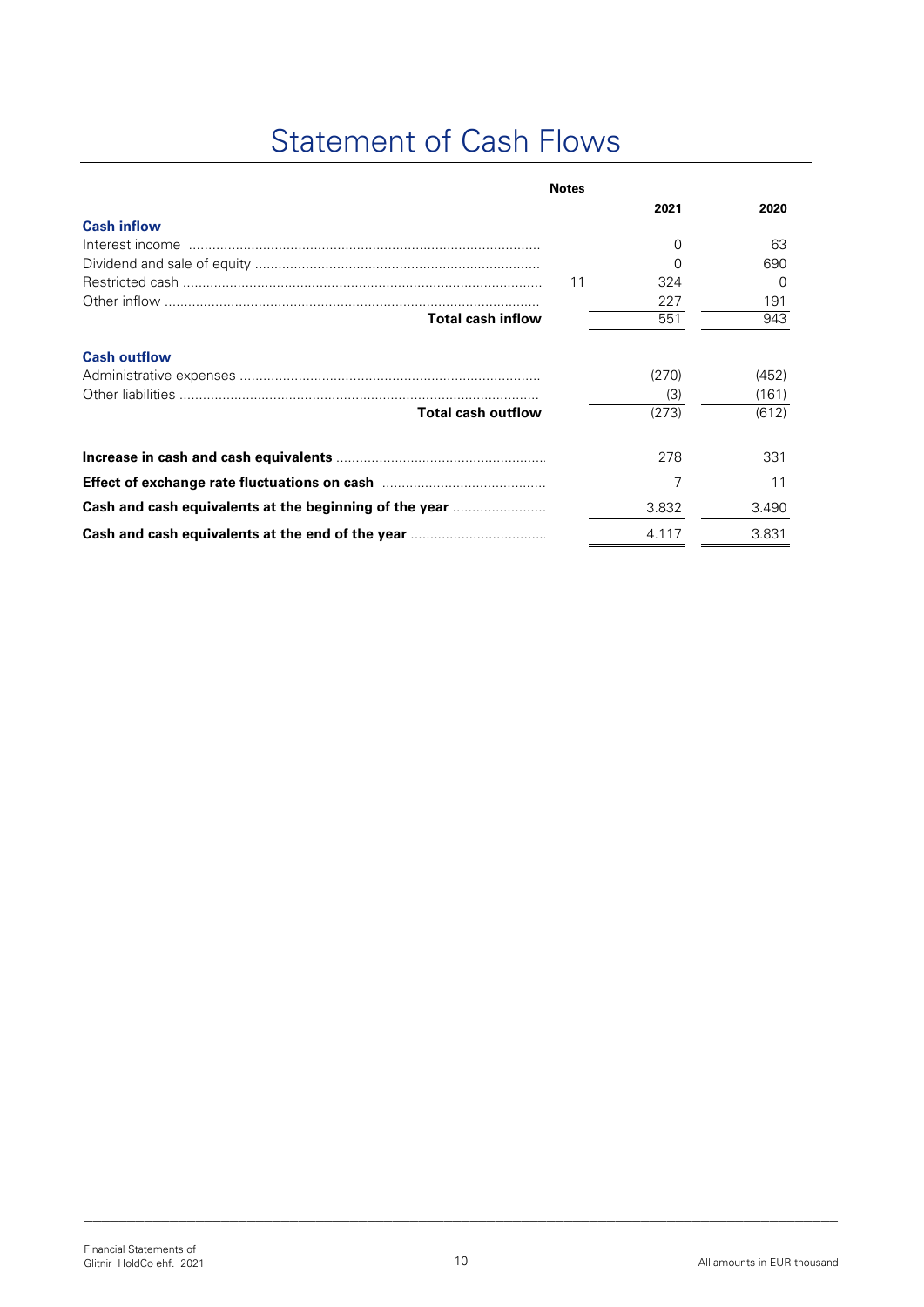#### 1. Reporting entity

Glitnir HoldCo ehf. ('Glitnir' or the 'Company'), is a company domiciled in Iceland. The address of the Company's registered office is Langholtsvegur 111, 104 Reykjavík, Iceland.

Glitnir HoldCo will have a limited life, as its purpose is to realise its remaining assets and pay all considerations received to its noteholders, net of cash needed for its daily operations. When all recoverable assets have been realised the Company will cease operations.

#### 2. Basis of preparation

#### **a. Statement of compliance**

The financial statements have been prepared in accordance with IFRS as adopted by the EU. They were authorised for issue by the Board of Directors and the CEO on 9 February 2022.

A number of new standards, amendments to standards and interpretations are effective for annual periods beginning on or after 1 January 2021, and have not been applied in preparing these financial statements. These new standards and amendments do not affect the financial statements of the Company.

#### **b. Relevance and importance of notes to the reader**

In order to enhance the informational value of the Financial Statements, the notes are prepared based on relevance and importance for the reader. This can result in information that has been evaluated as neither important nor relevant for the reader, not being presented in the notes.

#### **c. Basis of measurement**

The majority of the Company´s assets and liabilities are measured at fair value with fair value changes recognised in profit or loss. Fair value is defined as the price that would be received to sell an asset or paid to transfer a liability in an orderly transaction between market participants at the measurement date. When available, the Company measures the fair value of an instrument using a quoted price in an active market for that instrument. If there is no quoted price in an active market, the Company uses valuation techniques that maximise the use of observable inputs and minimise the use of unobservable inputs. The following is a description of the Company´s classes of assets and liabilities and their valuation basis.

#### Balance sheet item Valuation methodology

Cash, cash equivalents and

|                                        | Other assets  Recognised at cost except for claims on bankrupt companies which are |
|----------------------------------------|------------------------------------------------------------------------------------|
|                                        | recognised based on best estimate of recoverability.                               |
|                                        |                                                                                    |
|                                        | the Company's assets since the value of the notes (i.e. ultimate payments made     |
|                                        | to noteholders) are directly linked to the recoverability of the Company's assets. |
| Other liabilities  Recognised at cost. |                                                                                    |

#### 3. Functional and presentation currency

These financial statements are presented in euro, which is the Company´s functional currency. All amounts have been rounded to the nearest thousand, except where otherwise indicated.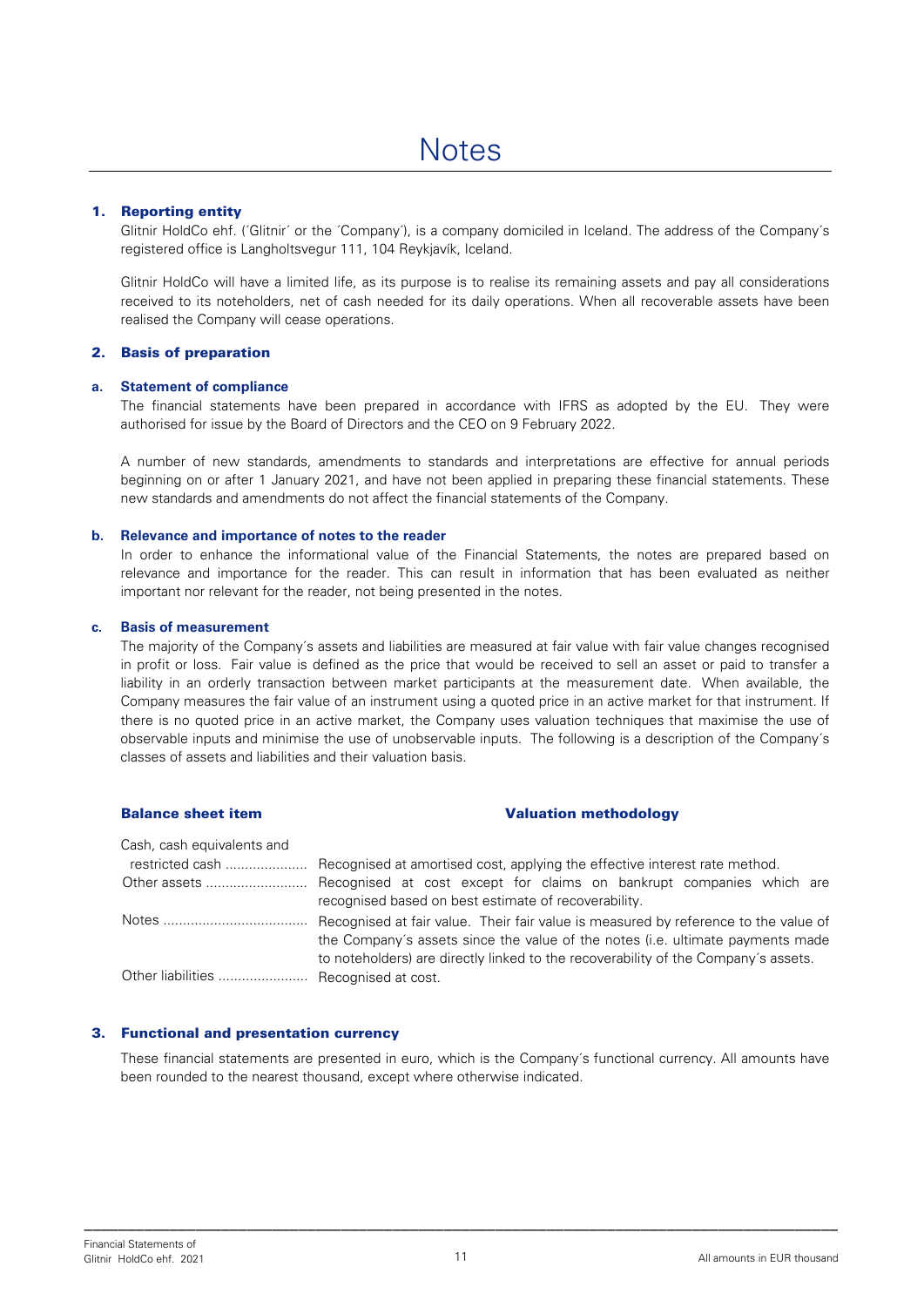#### 4. Use of judgements and estimates

In preparing these financial statements, management has made judgements, estimates and assumptions that affect the application of the Company´s accounting policies and the reported amounts of assets, liabilities, income and expenses. Actual results may differ from these estimates.

Estimates and underlying assumptions are reviewed on an ongoing basis. Revisions to estimates are recognised prospectively.

#### 5. Financial income and expenses

| 2021 | 2020 |
|------|------|
|      | 40.  |
|      |      |
|      | (8)  |
|      | 43.  |

| 6. | Income from financial instruments at fair value | 2021     | 2020  |
|----|-------------------------------------------------|----------|-------|
|    |                                                 | O        | 490   |
|    |                                                 | 227      | 191   |
|    |                                                 | 227      | 681   |
| 7. | <b>Administrative expenses</b>                  | 2021     | 2020  |
|    |                                                 | 73       | 75    |
|    |                                                 | 95       | 333.  |
|    |                                                 | $\Omega$ |       |
|    |                                                 | 55       | 96    |
|    |                                                 | $\Omega$ | 2     |
|    |                                                 | 24       | 71    |
|    |                                                 | $\Omega$ | (116) |
|    |                                                 | 247      | 462   |

#### 8. Directors fee:

|               | 2021 | 2020 |
|---------------|------|------|
| Directors fee |      |      |
|               |      |      |
|               |      |      |

The amount of compensation to the Board of Directors was  $\epsilon$  70 thousand (2020;  $\epsilon$ 70 thousand). The number of employees for the year 2021 was 0 (2020; 0).

#### 9. Income tax

The Company is subject to income tax in Iceland as a private limited company. At year-end 2021 the Company´s tax losses amount to approximately € 810.3 million. Due to the uncertainty regarding the possible use of carryforward tax losses against taxable income in the future no deferred tax asset is recognised in the balance sheet.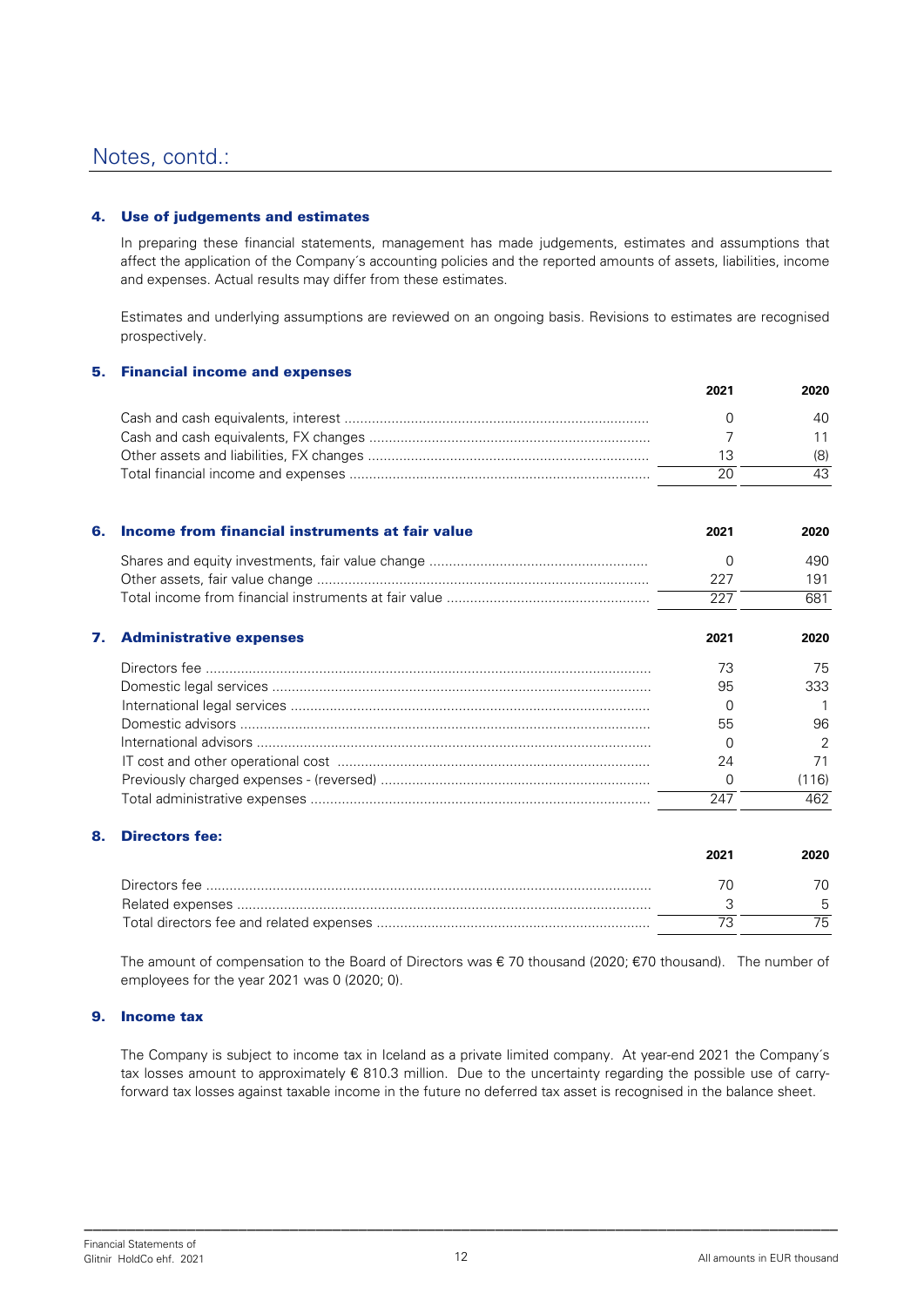#### 10. Cash and cash equivalents

|       | <u>LULU</u> |
|-------|-------------|
| 3 773 | 3.779       |
|       | 52.         |
| 3.793 | -3.831      |
|       | LVL         |

#### 11. Restricted cash

|                                                                          | 2021 | 2020 |
|--------------------------------------------------------------------------|------|------|
| Restricted cash in escrow accounts due to disputed claims at composition | 324  | 313  |

In November 2021 the Appeal Court of Iceland ruled in favor of Glitnir in a legal dispute between Glitnir and Reykjavík Energy (OR). The economic effect of that ruling is that cash that was restricted was released.

#### 12. Notes

The notes are directly linked to the Company´s assets according to its provisions. Therefore the payments to be made on the notes will be determined by the cash realised from the Company´s assets.

#### a. Key terms of the notes and payment to noteholders

The initial aggregate principal amount of the notes on their issue date was €1,586 million. The notes are zerocoupon and convertible (see b). The final maturity date of the notes is 31 December 2030. In accordance with the provisions of the notes Glitnir is to make quarterly payments on the notes. Payments to noteholders at each quarterly redemption date shall consist of all cash and cash equivalents held by the Company that its Board of Directors believe is prudent to distribute to the noteholders on that date. Payments to noteholders will reduce the nominal value of the notes. When all the recoverable assets of the Company have been realised and paid to noteholders the balance of the notes will be converted into equity. That is expected to happen well before the final maturity date of the notes. The Company will then subsequently be liquidated. In accordance with the Company´s articles of association the notes are stapled to its share capital so one of the instruments (notes or shares) can not be transferred without simultaneous transfer of the other.

#### b. Conversion

On the final maturity date of the notes or the relevant optional redemption date or the conversion date, both specified in the notes contract, Glitnir will issue redemption shares or conversion shares (as applicable) to the noteholders.

The notes may be converted to equity by the issue of A-shares at a rate of "P/N", where "P" equals the aggregate outstanding principal amount of the notes being converted an "N" equals the nominal value of one A-share multiplied by 100. Alternatively the notes can be converted into A-shares by a resolution of the holders of the notes, as set out in the notes contract, which resolution cannot be passed any later than the date falling 50 days before the final maturity of the notes.

**2021 2020**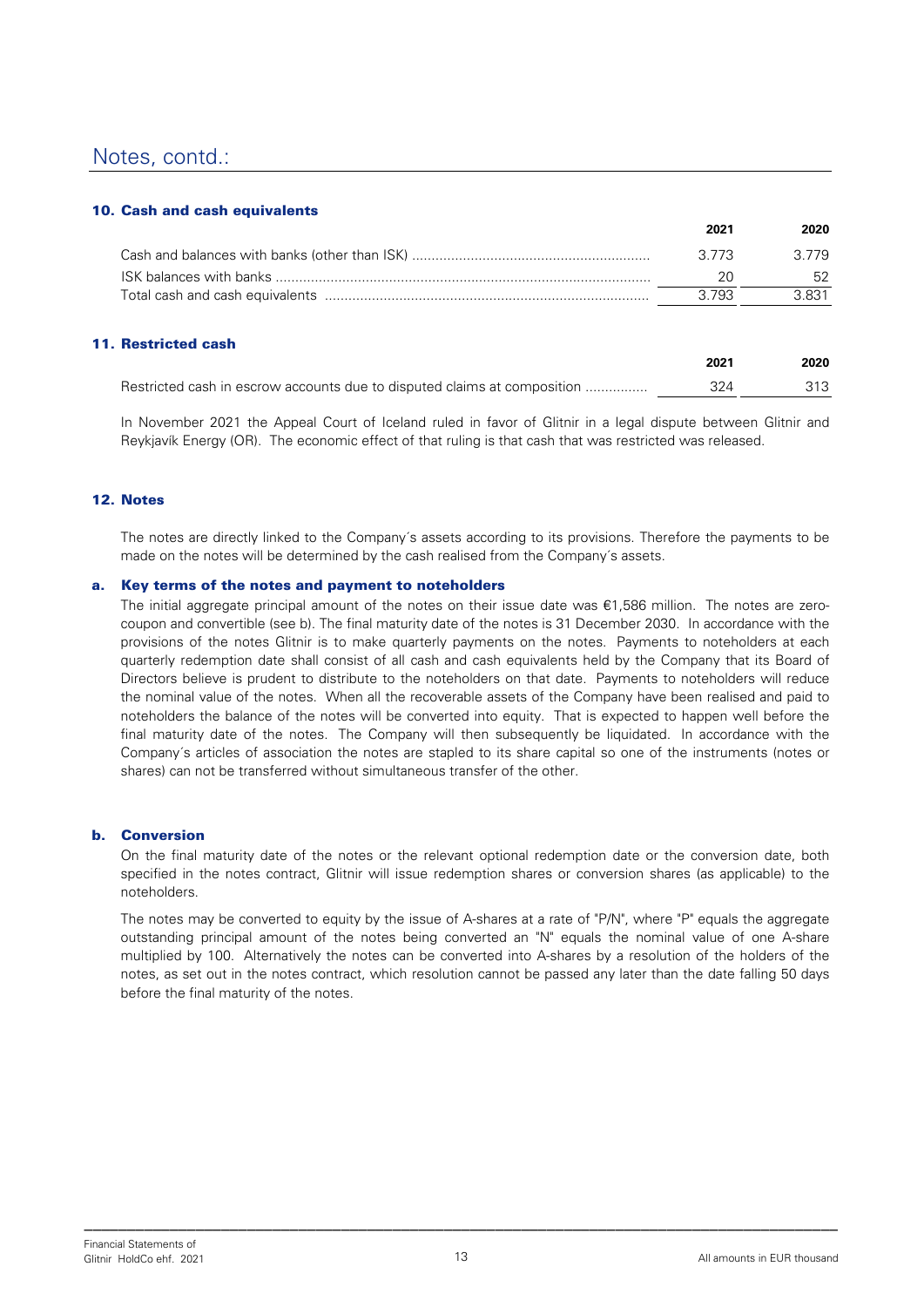#### c. Balance of the notes

| 2021  | 2020  |
|-------|-------|
| 4 142 | 3.881 |
|       | 261   |
| 4 141 | 4.142 |
|       |       |

### 13. Other liabilities

|                         | 2021 | 2020 |
|-------------------------|------|------|
|                         | ın   |      |
|                         |      |      |
| Total other liabilities |      |      |

#### 14. Equity

The share capital is denominated in euro and each share is in the nominal amount of €0.03. The nominal value of shares issued 31 December 2021 is €47.3 million. The Company own shares are €0.001 million.

#### 15. Breakdown by currencies

The table below summarises Glitnir´s assets by currency of denomination.

#### **At 31 December 2021**

|                           | <b>EUR</b> | <b>ISK</b> | <b>NOK</b> | <b>USD</b> | <b>GBP</b> | Total       |
|---------------------------|------------|------------|------------|------------|------------|-------------|
| Cash and cash equivalents | 3.889      | 20<br>39   | 67         | 108        | 34         | 4.117<br>39 |
| <b>Total Assets </b>      | 3.889      | 59         | 67         | 108        | 34         | 4.156       |
| Total in %                | 93,6%      | 1,4%       | 1,6%       | 2,6%       | 0,8%       | 100,0%      |
| At 31 December 2020       |            |            |            |            |            |             |
|                           | <b>EUR</b> | <b>ISK</b> | <b>NOK</b> | <b>USD</b> | <b>GBP</b> | Total       |
| Cash and cash equivalents | 3.674      | 52         | 26         | 67         | 12         | 3.831       |
| Restricted cash           | 161        |            | 30         | 92         | 31         | 313         |
| Other assets              |            |            |            |            |            |             |
| <b>Total Assets </b>      | 3.834      | 53         | 56         | 160        | 42         | 4.145       |
| Total in %                | 92.5%      | $1.3\%$    | 1.4%       | 3.8%       | 1.0%       | 100,0%      |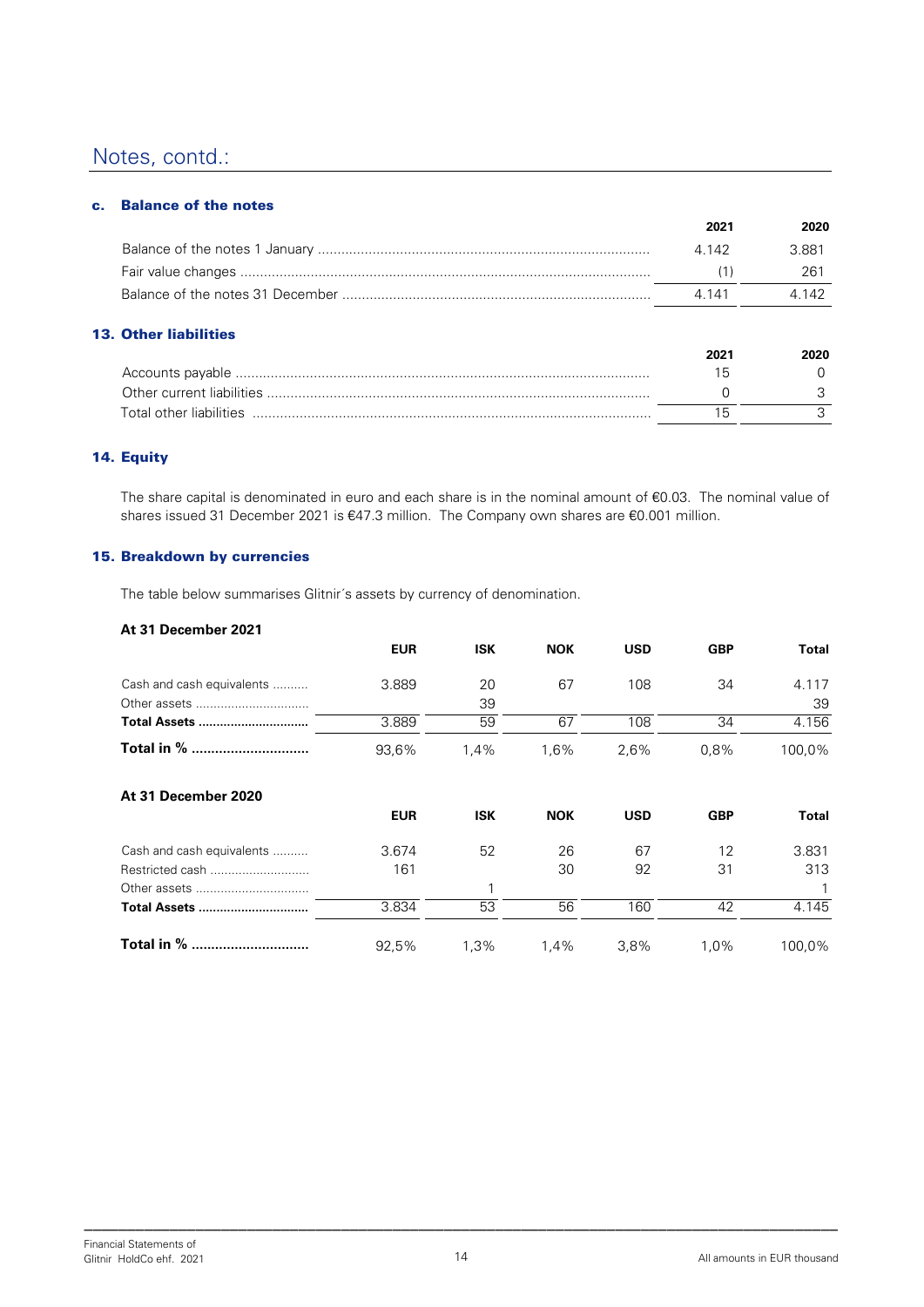#### 16. Risk management

The Company´s holdings of financial assets give rise to market risk, being interest rate risk, foreign currency risk and other price risk. Interest rate changes affect interest bearing assets on a floating rate of interest. Foreign currency risk arises from changes in the exchange rate between the functional currency of euro and other currencies. Approximately 6% of Glitnir´s assets are denominated in currencies other than euro (see note 15) and therefore exposed to currency risk. Most of Glitnir´s assets are carried at fair value and fair value changes are recognised in profit or loss.

It should be noted that the notes issued by the Company are directly linked to the Company´s assets (see note 2.c). Therefore any adverse (or favorable) changes to the valuation of assets due to the aforementioned risk variables will have a direct effect on the carrying amount of the notes, i.e. their fair value. Therefore the profit or loss impact of changes in market risk is minimal to Glitnir. However, the Company´s noteholders are affected by those risk factors since changes in market risk affect the recoverability of Glitnir´s assets.

A weakening of 1.0% of the euro against foreign currencies at the reporting date would increase the carrying amount of the Company's foreign currency assets recognised at fair value by  $\epsilon$  2 thousand. A strengthening of the euro would have the same effect but in the opposite direction.

#### 17. Classification of financial assets and liabilities

The table below provides reconciliation between line items in the statement of financial position and categories of financial instruments.

| <b>31 December 2021</b> | <b>Designated</b> |       |                          |
|-------------------------|-------------------|-------|--------------------------|
|                         | at fair           |       | Amortised Total carrying |
|                         | value             | cost  | amount                   |
|                         |                   | 3.793 | 3.793                    |
|                         |                   | 39    | 39                       |
|                         |                   | 4.156 | 4.156                    |
|                         | 4.141             |       | 4.141                    |
|                         |                   | 15    | 15                       |
|                         | 4.141             | 15    | 4.156                    |

| <b>31 December 2020</b> | <b>Designated</b><br>at fair<br>value | cost  | Amortised Total carrying<br>amount |
|-------------------------|---------------------------------------|-------|------------------------------------|
|                         |                                       | 3.831 | 3.831                              |
|                         |                                       | 313   | 313                                |
|                         |                                       |       |                                    |
|                         | $\Omega$                              | 4.145 | 4.145                              |
|                         | 4.142                                 |       | 4.142                              |
|                         |                                       | 3     | 3                                  |
|                         | 4 1 4 2                               | 3     | 4.145                              |